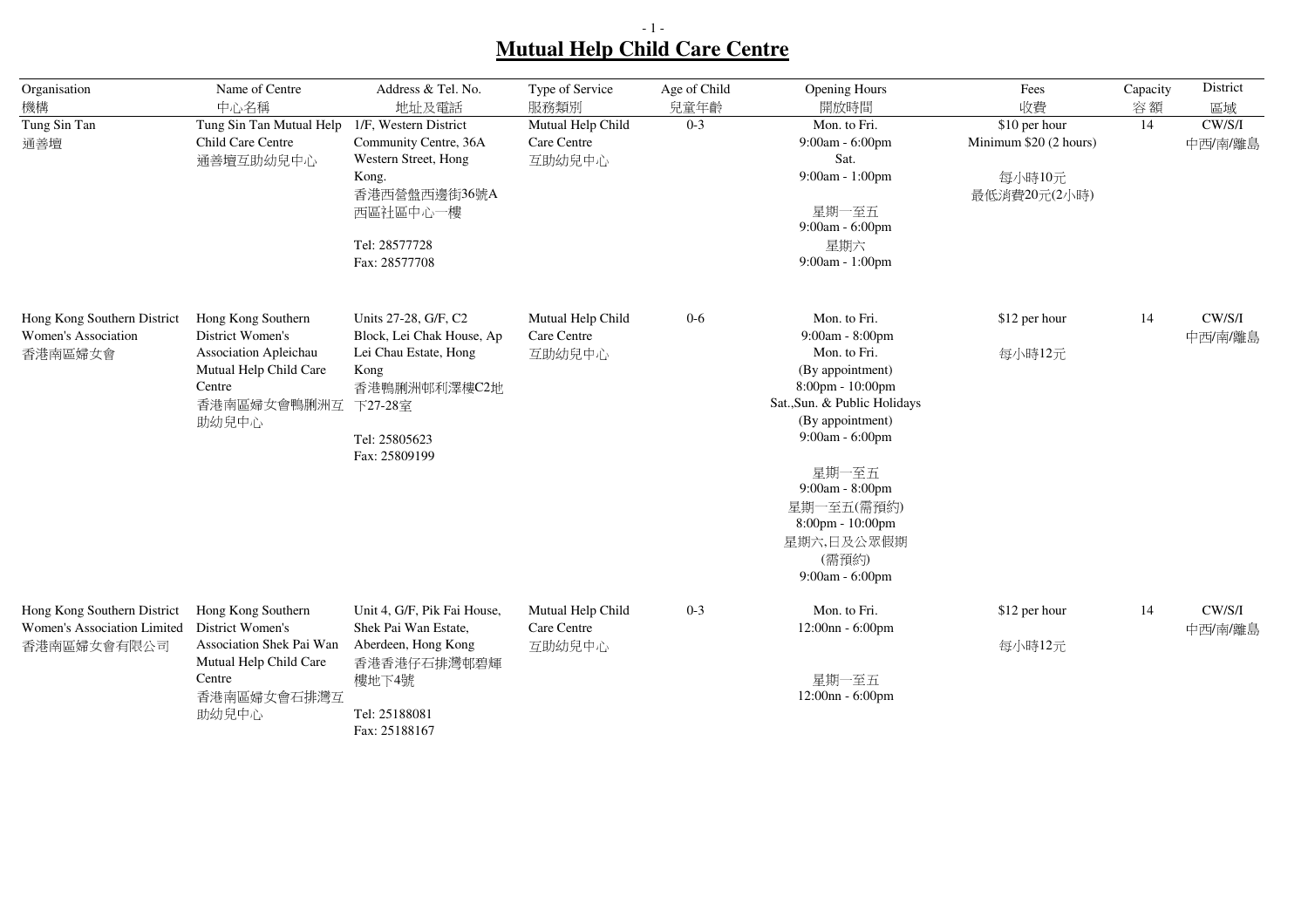|                                                                              | $-2-$                                                                                                                                          |                                                                                                                                                     |                                            |                      |                                                                                                                         |                         |                |                |  |  |
|------------------------------------------------------------------------------|------------------------------------------------------------------------------------------------------------------------------------------------|-----------------------------------------------------------------------------------------------------------------------------------------------------|--------------------------------------------|----------------------|-------------------------------------------------------------------------------------------------------------------------|-------------------------|----------------|----------------|--|--|
| Organisation<br>機構                                                           | Name of Centre<br>中心名稱                                                                                                                         | Address & Tel. No.<br>地址及電話                                                                                                                         | Type of Service<br>服務類別                    | Age of Child<br>兒童年齡 | <b>Opening Hours</b><br>開放時間                                                                                            | Fees<br>收費              | Capacity<br>容額 | District<br>區域 |  |  |
| Lam Tin Estate Kai Fong<br><b>Welfare Association Limited</b><br>藍田街坊福利會有限公司 | Lam Tin Estate Kai Fong<br>Welfare Association Kwong Kwong Tin Shopping<br>Tin Estate Mutual Help<br>Child Care Centre<br>藍田街坊福利會廣田邨互<br>助幼兒中心 | Portion of Unit 211A,<br>Centre, Kwong Tin Estate,<br>Lam Tin, Kowloon<br>九龍藍田廣田邨廣田商場<br>211A (部份)<br>Tel: 27725233<br>Fax: 29881199                | Mutual Help Child<br>Care Centre<br>互助幼兒中心 | $0 - 3$              | Mon. to Fri.<br>2:00pm - 8:00pm<br>Sat.<br>9:00am - 1:00pm<br>星期一至五<br>$2:00$ pm - $8:00$ pm<br>星期六<br>9:00am - 1:00pm  | \$20 per hour<br>每小時20元 | 14             | KT<br>觀塘       |  |  |
| Yuen Long Town Hall<br>Management Committee<br>Limited<br>元朗大會堂管理委員會有限<br>公司 | Yuen Long Town Hall<br>Mutual Help Child Care<br>Centre<br>元朗大會堂互助幼兒中心                                                                         | Unit 103, 1/F., Shek Ping<br>House, Long Ping Estate,<br>Yuen Long, New<br>Territories<br>新界元朗朗屏邨石屏樓二<br>樓103室<br>Tel: 24754722<br>Fax: 24778192    | Mutual Help Child<br>Care Centre<br>互助幼兒中心 | $0-6$                | Mon. to Sat.<br>9:00am - 1:00pm /<br>$2:00 \text{pm} - 5:30 \text{pm}$<br>星期一至六<br>9:00am - 1:00pm /<br>2:00pm - 5:30pm | Free<br>免費              | 14             | YL<br>元朗       |  |  |
| Hong Kong Tin Shui Wai<br>Women Association<br>香港天水圍婦女聯合會                    | Hong Kong Tin Shui Wai<br>Women Association Tin<br>Yuet Estate Mutual Help<br>Child Care Centre<br>香港天水圍婦女聯合會天<br>悦邨互助幼兒中心                     | Portion of 1/F, Ancillary<br>Facilities Block, Tin Yuet<br>Estate, Tin Shui Wai, N.T.<br>新界天水圍天悅邨服務設<br>施大樓1樓(部份)<br>Tel: 24477780<br>Fax: 24477500 | Mutual Help Child<br>Care Centre<br>互助幼兒中心 | $0 - 3$              | Mon. to Fri.<br>9:00am - 6:00pm<br>星期一至五<br>$9:00am - 6:00pm$                                                           | \$18 per hour<br>每小時18元 | 14             | YL<br>元朗       |  |  |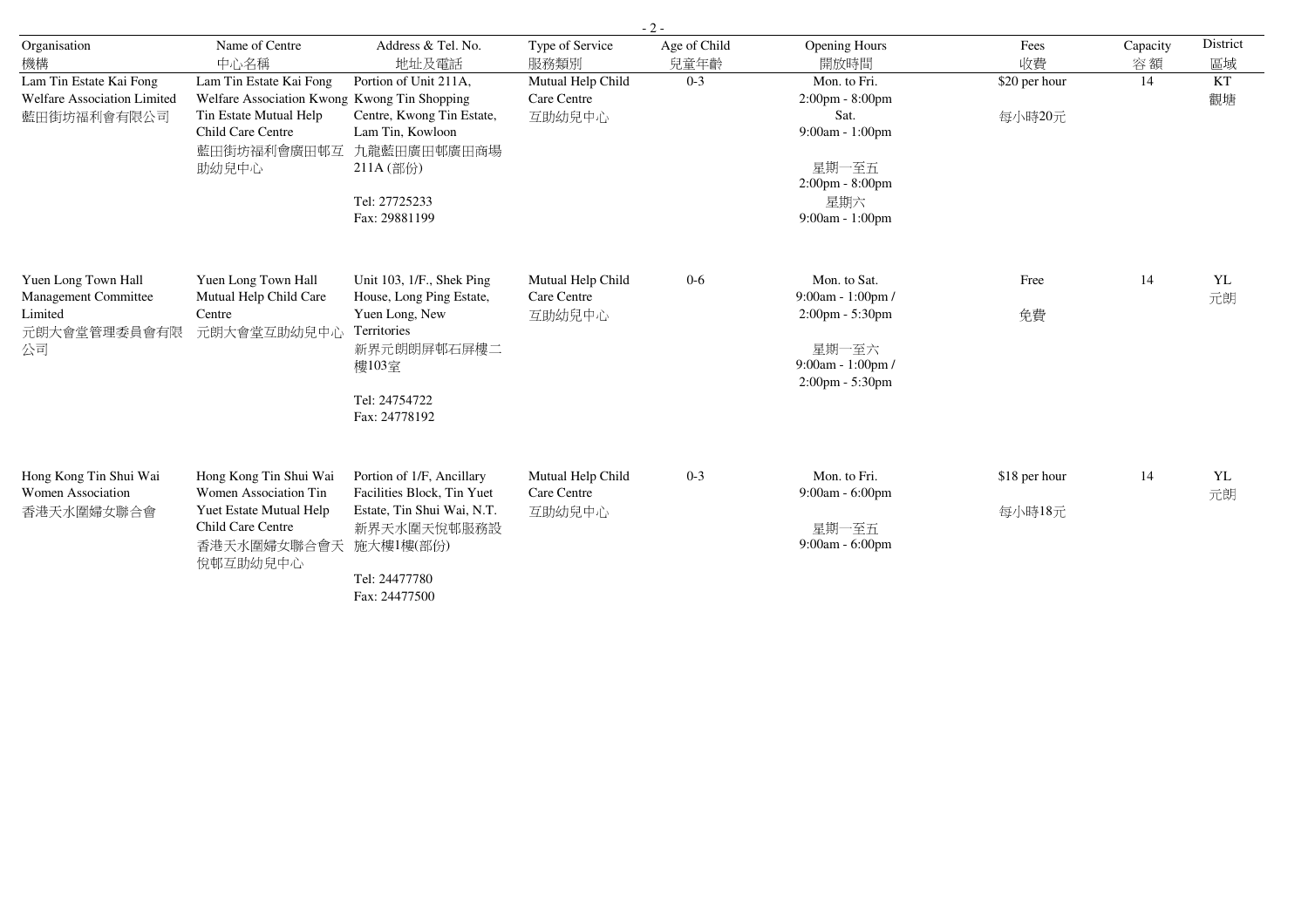| $-3-$                                                                              |                                                                                                                                                       |                                                                                                                                          |                                            |                      |                                                                                                                                                                                      |                                                                                                                                                                                                                                                                                                                                                       |                |                 |  |  |
|------------------------------------------------------------------------------------|-------------------------------------------------------------------------------------------------------------------------------------------------------|------------------------------------------------------------------------------------------------------------------------------------------|--------------------------------------------|----------------------|--------------------------------------------------------------------------------------------------------------------------------------------------------------------------------------|-------------------------------------------------------------------------------------------------------------------------------------------------------------------------------------------------------------------------------------------------------------------------------------------------------------------------------------------------------|----------------|-----------------|--|--|
| Organisation<br>機構                                                                 | Name of Centre<br>中心名稱                                                                                                                                | Address & Tel. No.<br>地址及電話                                                                                                              | Type of Service<br>服務類別                    | Age of Child<br>兒童年齡 | <b>Opening Hours</b><br>開放時間                                                                                                                                                         | Fees<br>收費                                                                                                                                                                                                                                                                                                                                            | Capacity<br>容額 | District<br>區域  |  |  |
| Caritas - Hong Kong<br>香港明愛                                                        | Caritas Mutual Help Child<br>Care Centre - Tsuen Wan<br>明愛荃灣互助幼兒中心                                                                                    | Unit No. 229-230, Shek Ho<br>House, Shek Wai Kok<br>Estate, Tsuen Wan, N.T.<br>新界荃灣石圍角邨石荷樓<br>229-230室<br>Tel: 24939064<br>Fax: 24165828 | Mutual Help Child<br>Care Centre<br>互助幼兒中心 | $0 - 6$              | Mon. to Fri.<br>9:00am - 7:00pm<br>Sat.<br>9:00am - 5:00pm<br>星期一至五<br>9:00am - 7:00pm<br>星期六<br>9:00am - 5:00pm                                                                     | \$15 per hour - Mon. to Fri.<br>$(9:00am - 6:00pm)$ /<br>Sat (9:00am - 5:00pm)<br>\$20 per hour - Mon. to Fri.<br>$(6:00 \text{pm} - 7:00 \text{pm})$<br>/ Mon. to Sat. (non-opening<br>hours), Sunday and Public<br>Holiday<br>星期一至五<br>$(9:00am - 6:00pm)$<br>星期六(9:00am-5:00pm)<br>每小時15元<br>星期一至五<br>$(6:00 \text{pm} - 7:00 \text{pm})$<br>星期一至六 | 14             | TW/KwT<br>荃灣/葵青 |  |  |
|                                                                                    |                                                                                                                                                       |                                                                                                                                          |                                            |                      |                                                                                                                                                                                      | (非開放時間)、<br>星期日及公眾假期<br>(需預約)<br>每小時20元                                                                                                                                                                                                                                                                                                               |                |                 |  |  |
| Neighbourhood & Worker's<br><b>Education Centre Limited</b><br>街坊工友服務處教育中心有<br>限公司 | Neighbourhood & Worker's No. 1-3, G/F, Kwai Yan<br>Service Centre Kwai Fong<br><b>Integrated Service Mutual</b><br>Help Child Care Centre<br>服務互助幼兒中心 | House, Kwai Fong Estate,<br>Kwai Chung, New<br>Territories<br>街坊工友服務處葵芳綜合 新界葵涌葵芳邨葵仁樓地<br>下1-3號<br>Tel: 35902454<br>Fax: 35902416         | Mutual Help Child<br>Care Centre<br>互助幼兒中心 | $0 - 3$              | Mon. to Fri.<br>4:00pm - 8:00pm<br>Mon. to Fri.<br>(By Appointment)<br>10:00am - 4:00pm /<br>8:00pm - 10:00pm<br>Sat., Sun & Public Holidays<br>(By Appointment)<br>10:00am - 6:00pm | \$12 per hour<br>每小時12元                                                                                                                                                                                                                                                                                                                               | 14             | TW/KwT<br>荃灣/葵青 |  |  |
|                                                                                    |                                                                                                                                                       |                                                                                                                                          |                                            |                      | 星期一至五<br>4:00pm - 8:00pm<br>星期一至五<br>(需預約)<br>$10:00am - 4:00pm/$<br>8:00pm - 10:00pm<br>星期六、日及公眾假期<br>(需預約)<br>$10:00am - 6:00pm$                                                   |                                                                                                                                                                                                                                                                                                                                                       |                |                 |  |  |